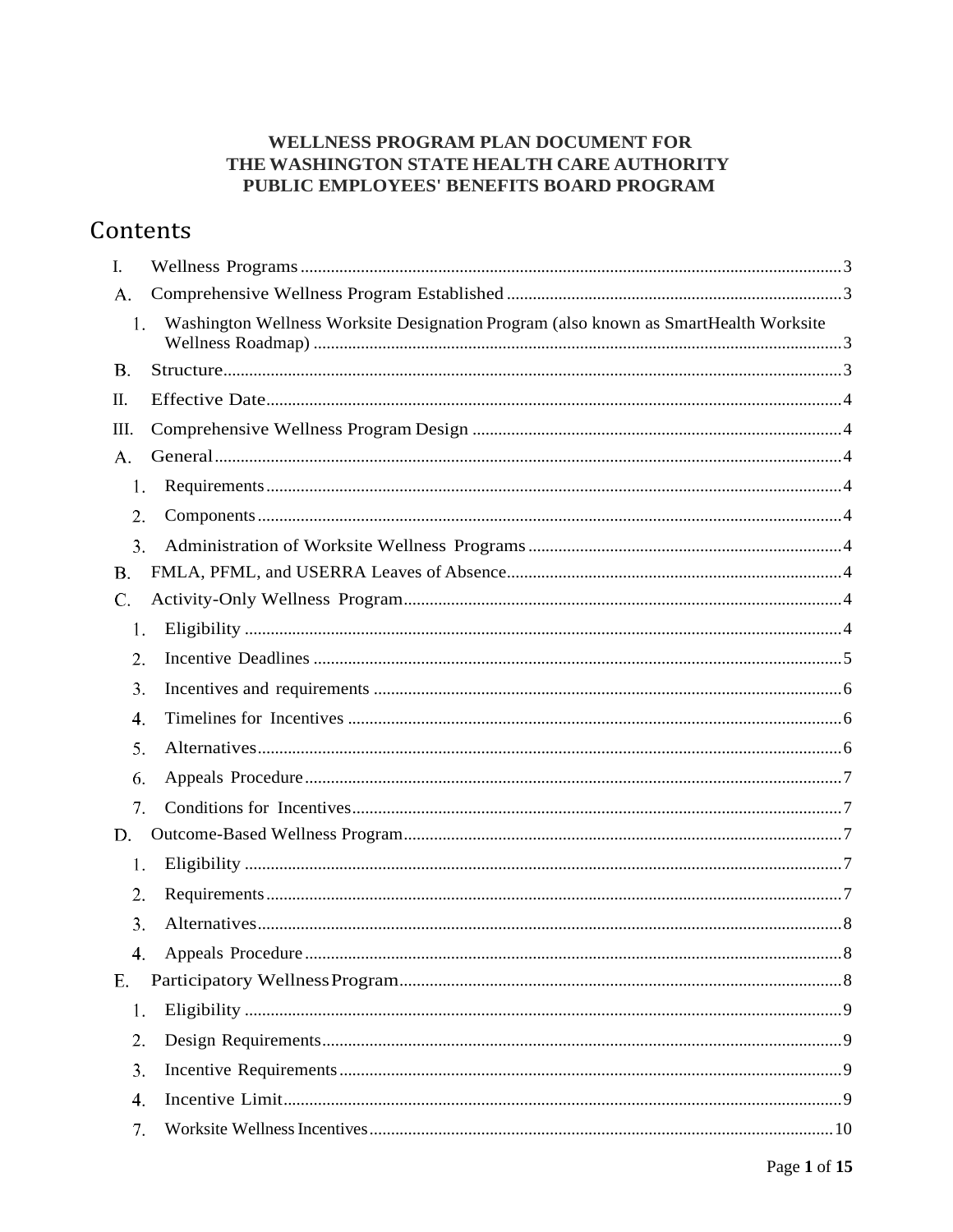<span id="page-1-0"></span>

| IV.         |  |
|-------------|--|
| V.          |  |
| D.          |  |
| Ε.          |  |
| $F_{\star}$ |  |
| G.          |  |
| H.          |  |
| I.          |  |
| VI.         |  |
| A.          |  |
| <b>B.</b>   |  |
| C.          |  |
| D.          |  |
| Ε.          |  |
| F.          |  |
| G.          |  |
| H.          |  |
| I.          |  |
| J.          |  |
| Κ.          |  |
| L.          |  |
| M.          |  |
| N.          |  |
| O.          |  |
| P.          |  |
| Q.          |  |
| R.          |  |
| S.          |  |
| T.          |  |
| U.          |  |
| $V_{\cdot}$ |  |
| W.          |  |
| X.          |  |
| Y.          |  |
| Z.          |  |
|             |  |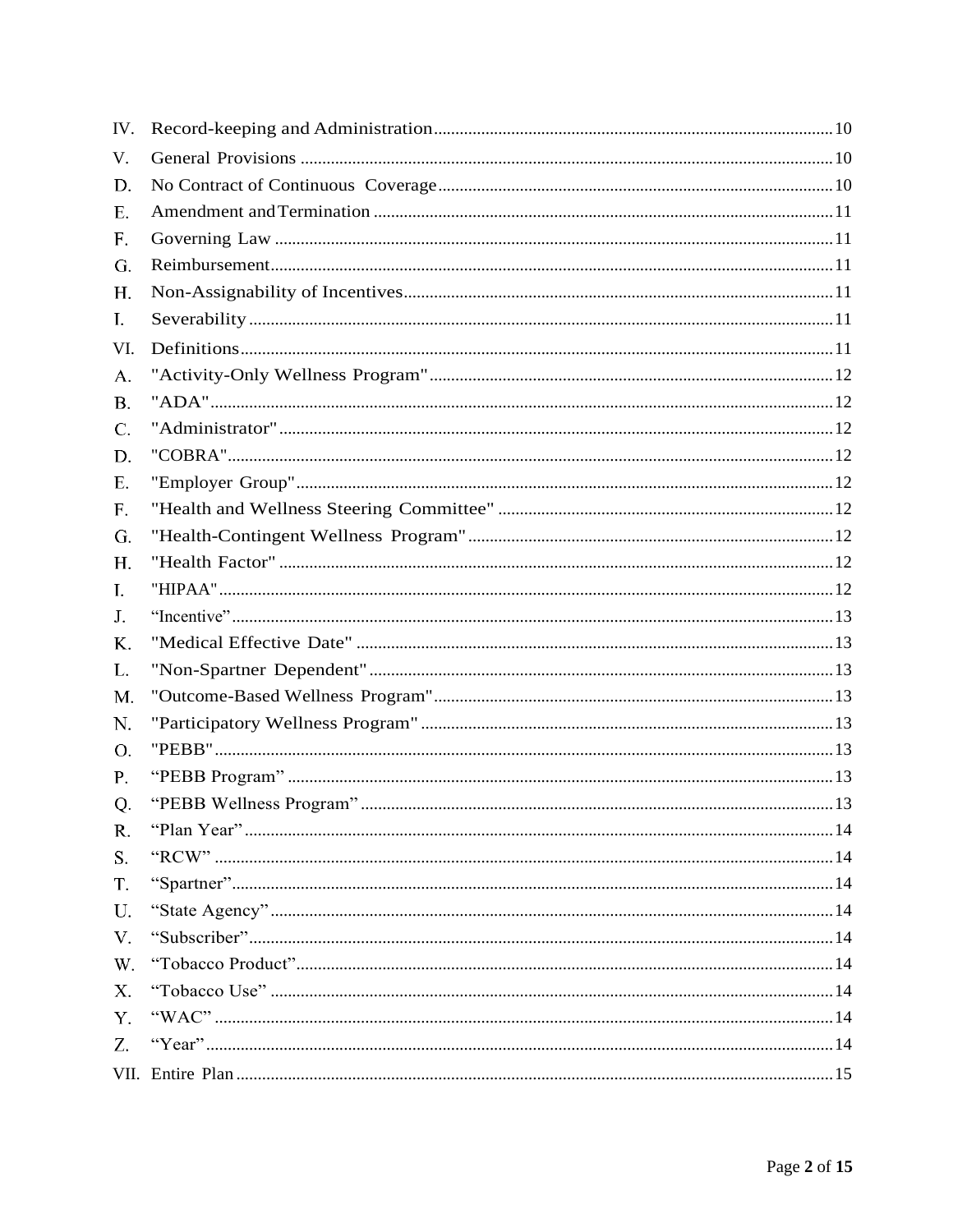#### L. **Wellness Programs**

### <span id="page-2-0"></span>**Comprehensive Wellness Program Established**

State of Washington Executive Order 13-06, signed by Governor Jay Inslee on October 30, 2013, directed the convening of the State Employee Health and Wellness Steering Committee. It directed that committee to develop a comprehensive wellness program for state employees. The order directed the Health Care Authority's (HCA) Public Employees' Benefits Board (PEBB) Program to implement that program. This comprehensive wellness program is established also pursuant to 45 C.F.R. § 146.121, RCW 41.05.540, and chapters 182-08, 182-12, and 182-16 of the Washington Administrative Code. The comprehensive wellness program includes, but is not limited to, the following:

#### *Washington Wellness Worksite Designation Program (also known as SmartHealth Worksite Wellness Roadmap)*

<span id="page-2-1"></span>Agencies must participate in the Washington Wellness Worksite Designation Program administered by the HCA. That program is also authorized and established in RCW 41.05.540 as the State Employee Health Program. The Washington Wellness Worksite Designation Program provides structure and technical and training assistance to State Agencies developing internal worksite wellness programs for employees. Internal worksite wellness programs are referred to as Worksite Wellness Programs.

#### *PEBB Health Insurance Wellness Plan*

The PEBB health insurance wellness plan is known as SmartHealth or the PEBB Wellness Incentive Program. It operates under WAC 182-12-300. This plan aligns with the Washington Wellness Worksite Designation Program. SmartHealth is intended to help employees and family members achieve their personal health and wellness goals. This includes efforts to reduce smoking rates.

### *Tobacco-Use premium surcharge*

The Tobacco-Use premium surcharge is an element of the comprehensive wellness program for state employees. The surcharge is established by the Legislature in each biennial budget.

### <span id="page-2-2"></span>**Structure**

The SmartHealth program and the Tobacco-Use premium surcharge are integrated components of PEBB medical insurance coverage. The Worksite Wellness Programs administered by State Agencies are separate wellness programs that do not provide or pay for health or medical benefits.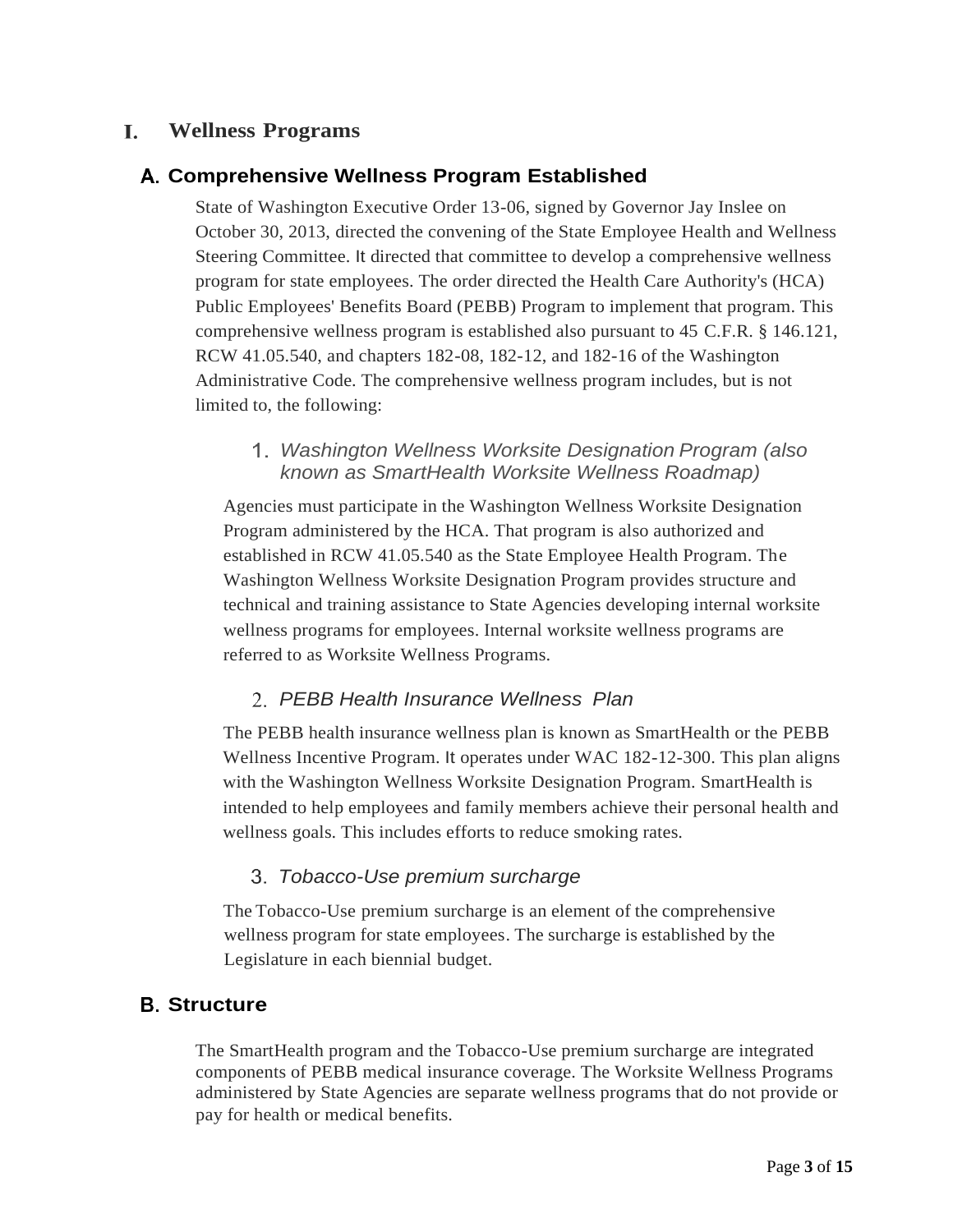### <span id="page-3-0"></span>**Effective Date**

This plan document is generally effective beginning on January 1, 2022.

### <span id="page-3-1"></span>**Comprehensive Wellness Program Design**

### <span id="page-3-3"></span><span id="page-3-2"></span>**General**

### *Requirements*

The PEBB and HCA will determine the requirements for eligibility for SmartHealth and for completion of requirements for SmartHealth Incentives. The PEBB will determine these requirements with input from the Health and Wellness Steering Committee. The SmartHealth wellness Incentives are set by the Coalition of Unions agreement (collective bargaining agreement). The PEBB will set the financial value of the Tobacco-Use premium surcharge within the confines of Legislative direction.

### *Components*

<span id="page-3-4"></span>The PEBB Wellness Program contains both an Activity-Only Wellness Program component known as SmartHealth and an Outcome-Based Wellness Program component that is the Tobacco-Use premium surcharge.

### *Administration of Worksite Wellness Programs*

<span id="page-3-5"></span>Individual State Agencies administer Worksite Wellness Programs as Participatory Wellness Programs. State Agencies must not offer Incentives that depend on medical examinations or on inquiries related to disabilities. Worksite Wellness Programs are subject to the Incentive limit described in PEBB Program Policy 91-3.

### <span id="page-3-6"></span>**FMLA, PFML, and USERRA Leaves of Absence**

If a Subscriber goes on qualifying leave under the Family Medical Leave Act ("FMLA"), Washington Paid Family and Medical Leave ("PFML"), or the Uniformed Services Employment and Reemployment Rights Act of 1994 ("USERRA"), then, to the extent required by FMLA, PFML, or USERRA, as applicable, that Subscriber may continue to earn Incentives.

### <span id="page-3-7"></span>**Activity-Only Wellness Program**

The Activity-Only Wellness Program component of the Wellness Program is called SmartHealth. Under that component, Subscribers and Spartners enrolled in PEBB medical coverage can access an online wellness portal to complete a Well-being Assessment and track their involvement in wellness activities to earn points.

#### <span id="page-3-8"></span>*Eligibility*

(a) Subscribers and Spartners are eligible to participate in the SmartHealth program. They may access the SmartHealth wellness portal, take a Well-being Assessment,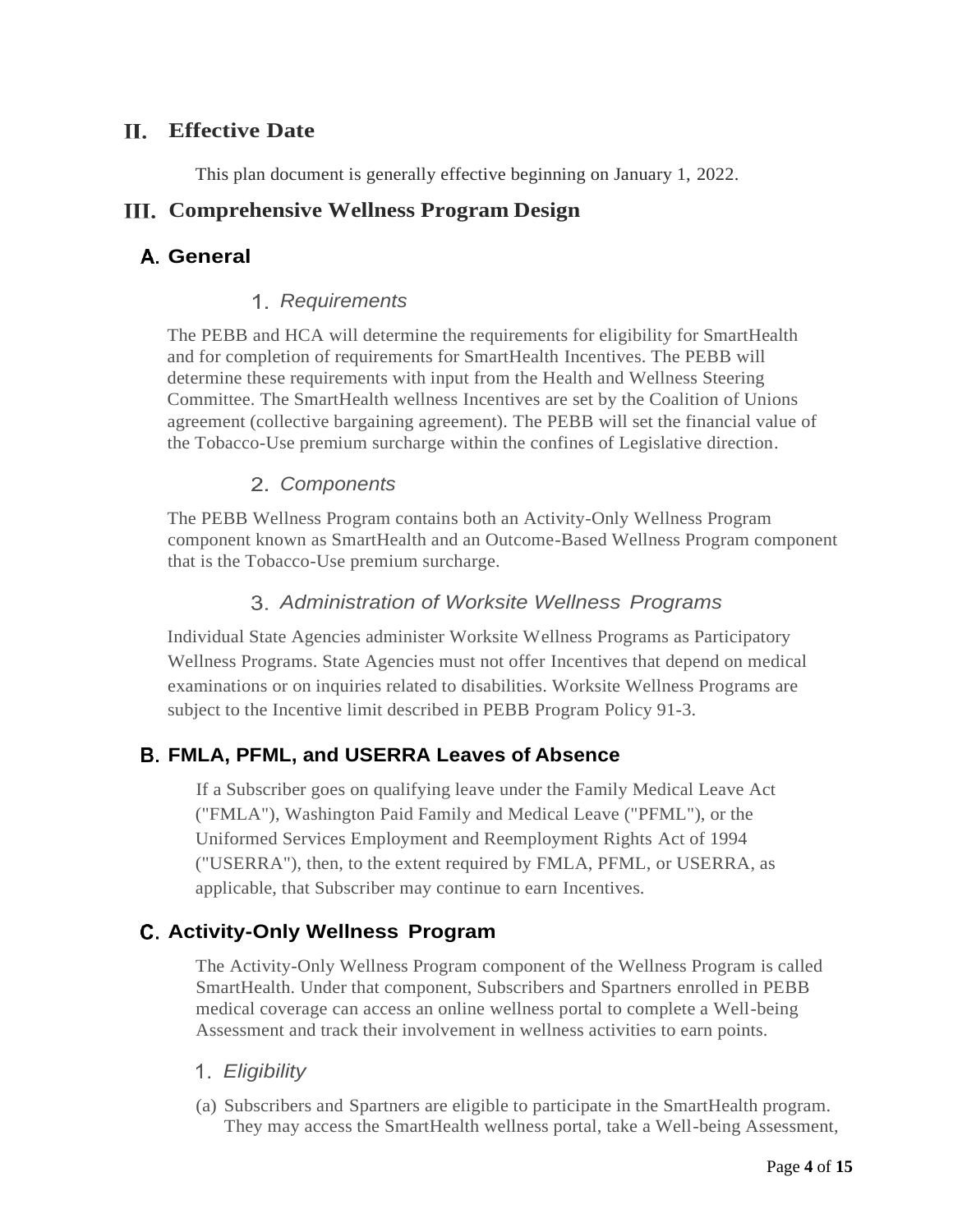and participate and track their involvement in wellness activities on the SmartHealth wellness portal to earn points. However, only Subscribers are eligible to earn SmartHealth Incentives based on their participation.

- (i) Subscribers who are enrolled in both Medicare Parts A and B and are also in the Medicare risk pool (that is, Medicare is their primary coverage) are not eligible to participate in the SmartHealth program except as provided in III.C.1(a)(ii) below. Spartners of these Subscribers are not eligible to access the SmartHealth wellness portal.
- (ii) All Subscribers and Spartners who waive enrollment in a PEBB medical plan, other than those identified in III.C.1(a)(i) above, are eligible to participate in SmartHealth.They may access the SmartHealth wellness portal to take a Well-being Assessment and participate in wellness activities. However, only Subscribers are eligible to earn SmartHealth Incentives based on their participation. Wellness activities completed by an individual who is in waived status will count toward SmartHealth Incentives if the individual later becomes a Subscriber or Spartner in the same Plan Year.
- (b) Non-Spartner Dependents are not eligible to access or participate in the SmartHealth wellness program and are not eligible to qualify for Incentive(s).

#### *Incentive Deadlines*

- <span id="page-4-0"></span>(a) To receive the SmartHealth Incentive of a reduction to the Subscriber's medical plan deductible or a deposit to the Subscriber's health savings account for the *following* Plan Year, eligible Subscribers must complete SmartHealth Incentive program requirements as described in the PEBB SmartHealth webpage, [https://www.hca.wa.gov/employee-retiree](https://www.hca.wa.gov/employee-retiree-benefits/pebb-smarthealth)[benefits/pebb-smarthealth,](https://www.hca.wa.gov/employee-retiree-benefits/pebb-smarthealth) by the latest applicable date below:
	- (i) For Subscribers continuing enrollment in PEBB medical from the previous Plan Year and Subscribers enrolling in PEBB medical with a Medical Effective Date in January through September the deadline is November 30 of the *current* Plan Year (for example, if the Subscriber's Medical Effective Date is March 1, the Subscriber must complete the SmartHealth Incentive program requirements by November 30 of that *same* Plan Year in order to be eligible for the Incentive for the *following* Plan Year); or
	- (ii) For Subscribers enrolling in PEBB medical with a Medical Effective Date in October through December, the deadline is December 31 of the *current* Plan Year (for example, if the Subscriber's Medical Effective Date is October 1, the Subscriber must complete the SmartHealth Incentive program requirements by December 31 of that *same* Plan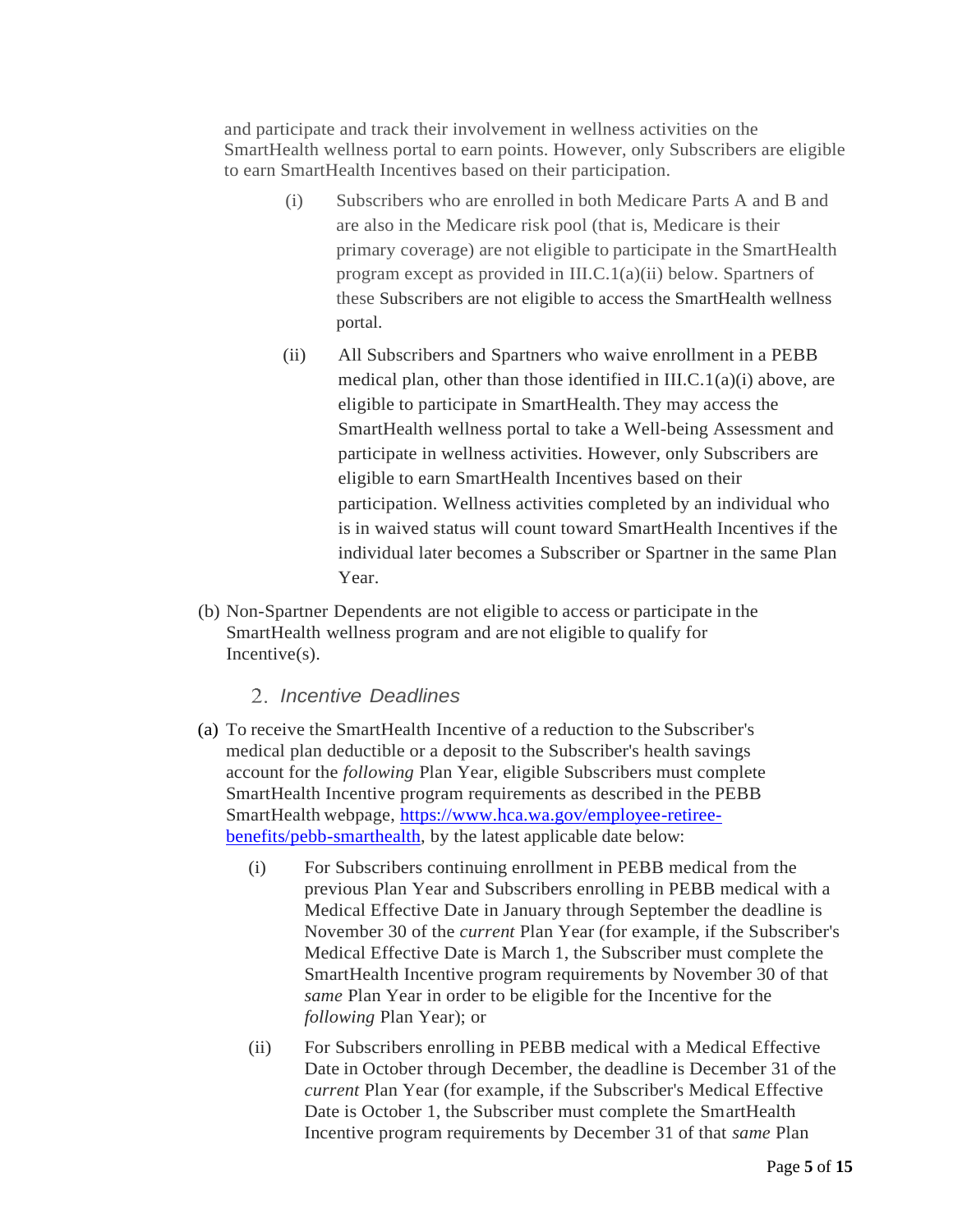Year in order to be eligible for the Incentive for the *following* Plan Year.

- (b) Subscribers who do not complete the requirements according to subsection III.C.2(a), or according to an alternative as described in this Plan, within the time limits described in subsection III.C.2(a) above are not eligible to receive SmartHealth Incentives.
- (c)If a Subscriber has a "termination" (such as a transfer between agencies, change in eligibility status (LWOP, COBRA), or retirement, etc.) in PEBB medical coverage for any reason causing a system termination record to be initiated, and then the Subscriber re-gains eligibility for PEBB medical coverage with a new Medical Effective Date, the deadline that applies will be based on the new Medical Effective Date.

#### *Incentives and requirements*

- <span id="page-5-0"></span>(a) To be eligible for a SmartHealth Incentive, all Subscribers must meet the requirements explained on the PEBB webpage for SmartHealth, [https://www.hca.wa.gov/employee-retiree-benefits/pebb-smarthealth,](https://www.hca.wa.gov/employee-retiree-benefits/pebb-smarthealth) within the time limits described section III.C.2 in this Plan document. Subscribers who do not meet the requirements within those time limits have not qualified for Incentives for the Plan Year.
- (b) To qualify for the \$125 SmartHealth Incentive, eligible Subscribers described in III.C.1(a)(ii) must complete the SmartHealth Well-being Assessment and earn at least 2,000 total points on SmartHealth by joining and tracking activities on SmartHealth. Only the Subscriber is eligible to receive SmartHealth Incentives, and the subscriber must be enrolled (not waived) in a PEBB medical plan in the Plan Year in which the Incentive is distributed. Qualifying Subscribers enrolled in a consumer-directed health plan (CDHP) receive a one-time deposit of \$125 into the Subscriber's health savings account the following Plan Year. All other qualifying Subscribers receive a \$125 reduction to the Subscriber's medical deductible the following Plan Year.
- <span id="page-5-1"></span>(c) All Subscribers earn an Incentive, however, only if the Incentive is otherwise available under III.C.7 and other provisions of this Plan. Furthermore, a Subscriber cannot earn the Incentive more than once each Plan Year.

#### *Timelines for Incentives*

Incentives provided by the Administrator are available to all similarly situated individuals once each Plan Year.

Each Plan Year, the PEBB Program will determine whether a Subscriber met the completion rule requirements during the previous Plan Year and met the other eligibility requirements in WAC 182-12-300.

#### *Alternatives*

<span id="page-5-2"></span>Eligible Subscribers described in C.l(a) can earn Incentives. Subscribers for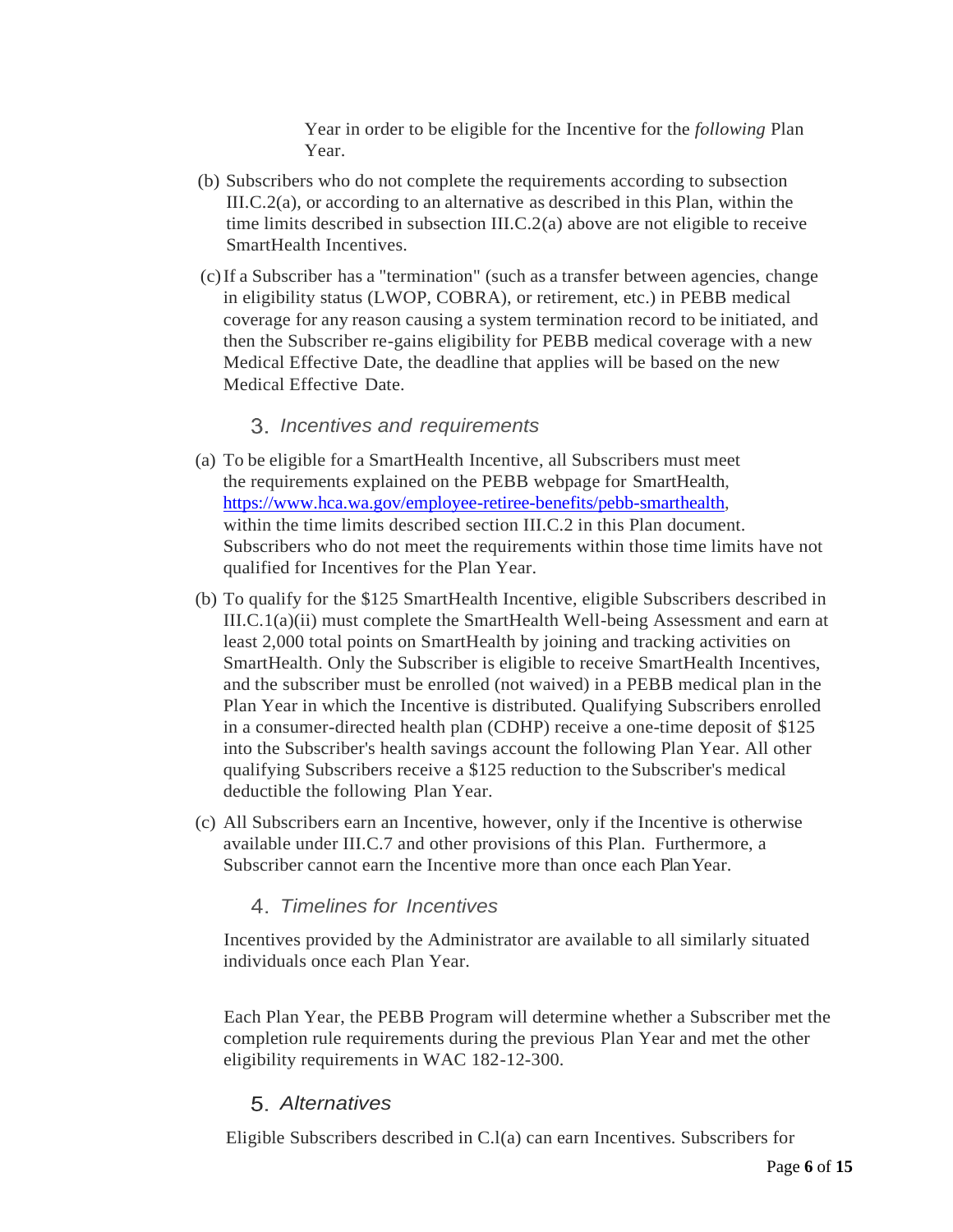whom the activities are unreasonably difficult due to a medical condition or are medically inadvisable may be able to qualify for the same Incentive by different means. The Administrator will work with Subscribers to define an individual wellness program that provides the opportunity to qualify for the same Incentive in light of the Subscriber's health status. The recommendations of the Subscriber's personal physician will be accommodated. PEBB Policy 91-1 explains the process for requesting an alternative. Policy 91-1 is available at https://www.hca.wa.gov/assets/pebb/pebb-policy-91-1-wellness-incentivealternative-2022.pdf.

#### *Appeals Procedure*

- <span id="page-6-0"></span>(a) Subscribers may appeal a decision by the Administrator regarding their completion of the requirements for an Incentive offered under the SmartHealth wellness program, or regarding a request for an alternative to a SmartHealth wellness program requirement. Such appeals must be made to the Administrator. After that appeal, Subscribers may appeal a decision by the Administrator to the PEBB Program.
- (b) Subscribers may appeal a decision by the PEBB Program concerning eligibility to participate in the SmartHealth wellness program or receive an Incentive under the program. Such appeals must be made to the PEBB Appeals Unit.
- <span id="page-6-1"></span>(c) Chapter 182-16 WAC explains the process for appealing these decisions, including deadlines.

#### *Conditions for Incentives*

The Administrator will provide a SmartHealth Incentive only if all the following apply:

- (a) The Subscriber is still eligible for the SmartHealth Incentive program in the Plan Year the Incentive applies;
- (b) The funding rate provided by the legislature is designed to provide a SmartHealth Incentive program or a SmartHealth Incentive, or both;
- (c) Specific appropriations are provided for wellness Incentives; and
- (d) The Subscriber meets all requirements for the Incentive.

#### <span id="page-6-3"></span><span id="page-6-2"></span>**Outcome-Based Wellness Program**

#### *Eligibility*

<span id="page-6-4"></span>The Tobacco-Use premium surcharge applies to all Subscribers, Spartners, and Non-Spartner Dependents.

#### *Requirements*

(a) If a Subscriber attests to their own or their Spartner's or their Non-Spartner Dependent's use of Tobacco Products or if the Subscriber fails to attest to no use of Tobacco Products in accordance with the timelines in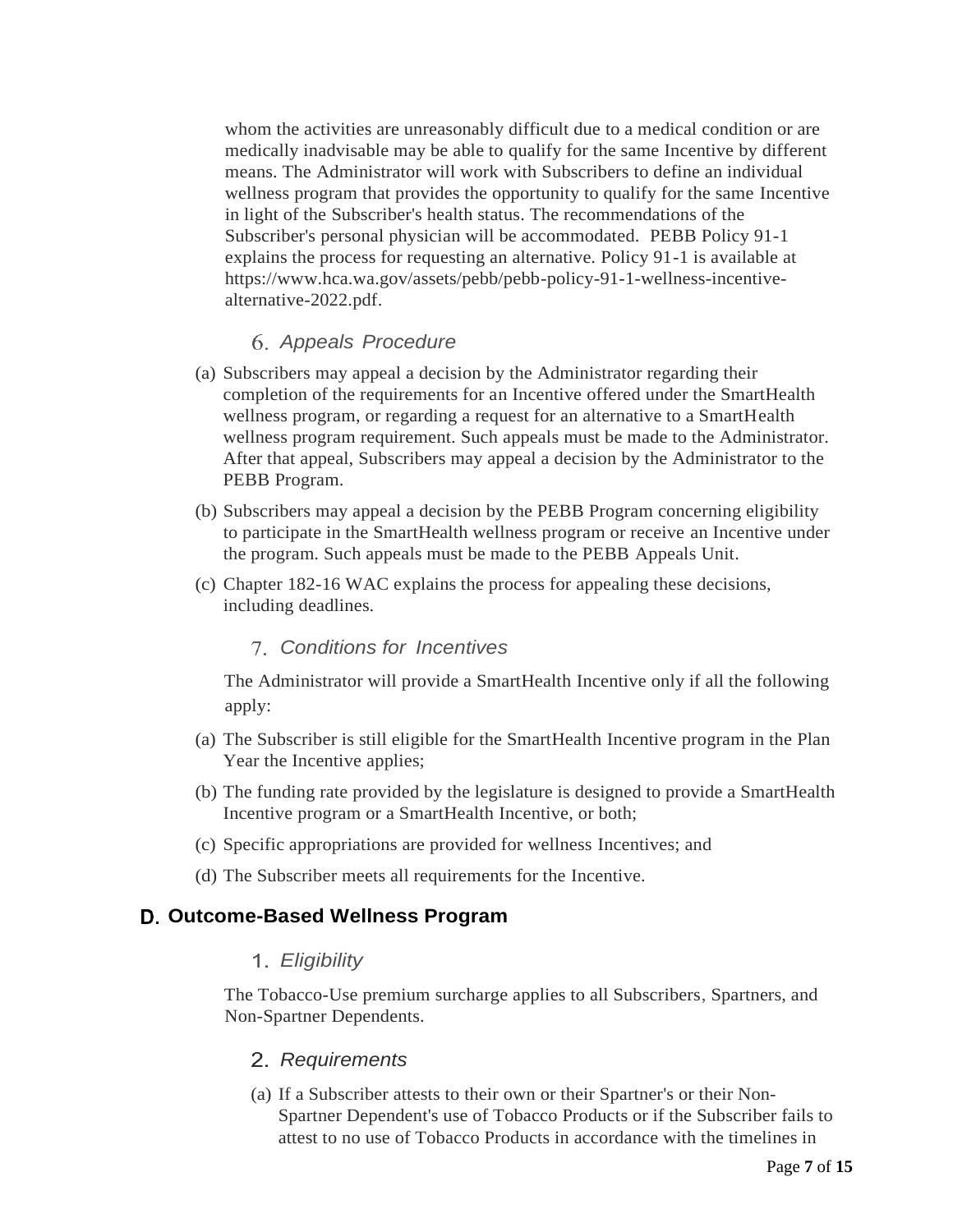WAC 182-08-185, the Subscriber will pay the Tobacco-Use premium surcharge. The surcharge will be collected from Subscribers during each month of the Plan Year. The PEBB Program will charge only one Tobacco-Use premium surcharge per account, regardless of the number of people who use tobacco and are enrolled on the Subscriber's account.

- (b) A Subscriber may avoid paying the Tobacco-Use premium surcharge by attesting on the prescribed form by either paper or PEBB My Account that neither the Subscriber, nor the Spartner, nor any Non-Spartner Dependents use Tobacco Products, or attesting that all Tobacco Products users have enrolled in a qualified tobacco-cessation program. Subscribers may submit attestations to the PEBB Program anytime during the Plan Year. An attestation is effective the month after the PEBB Program receives it.
- (c) A Subscriber may also avoid paying the Tobacco-Use premium surcharge if the Tobacco User contacts the PEBB Program to request an alternative in accordance with the provisions in III.D.3 below, and complies with the agreed alternative.

#### *Alternatives*

<span id="page-7-0"></span>A Subscriber may avoid paying the Tobacco-Use premium surcharge if the Tobacco User joins a tobacco cessation program prescribed by the Program or ceases using Tobacco. In some cases, a Subscriber's, Spartner's, or Non-Spartner Dependent's primary care physician might have health-related concerns about joining a tobacco cessation program or ceasing use of Tobacco Products. In that case, the Subscriber, Spartner, or Non-Spartner Dependent may submit to the PEBB Program documentation from that physician stating that a tobacco cessation program is not medically appropriate and containing a recommended alternative. The PEBB Program cannot independently seek this information from the physician. The PEBB Program will provide a reasonable alternative standard that accommodates the recommendations of the physician with regard to medical appropriateness. The procedures are in PEBB Policy 91-1. The 2022 version of that policy is available at [https://www.hca.wa.gov/assets/pebb/pebb-policy-91-1](https://www.hca.wa.gov/assets/pebb/pebb-policy-91-1-wellness-incentive-alternative-2022.pdf) [wellness-incentive-alternative-2022.pdf.](https://www.hca.wa.gov/assets/pebb/pebb-policy-91-1-wellness-incentive-alternative-2022.pdf) For more information, contact the PEBB Program at 1-800-200-1004.

#### *Appeals Procedure*

Any Subscriber may appeal a decision regarding the Tobacco-Use premium surcharge made by a State Agency or Employer Group. Chapter 182-16 WAC explains the process for appealing these decisions, including deadlines.

### <span id="page-7-2"></span><span id="page-7-1"></span>**Participatory WellnessProgram**

The Participatory Wellness Program component of the comprehensive wellness program is the Worksite Wellness Program. State Agencies administer this program internally. The Washington Wellness Worksite Designation Program at HCA provides structure and technical and training assistance to State Agencies and other PEBB employer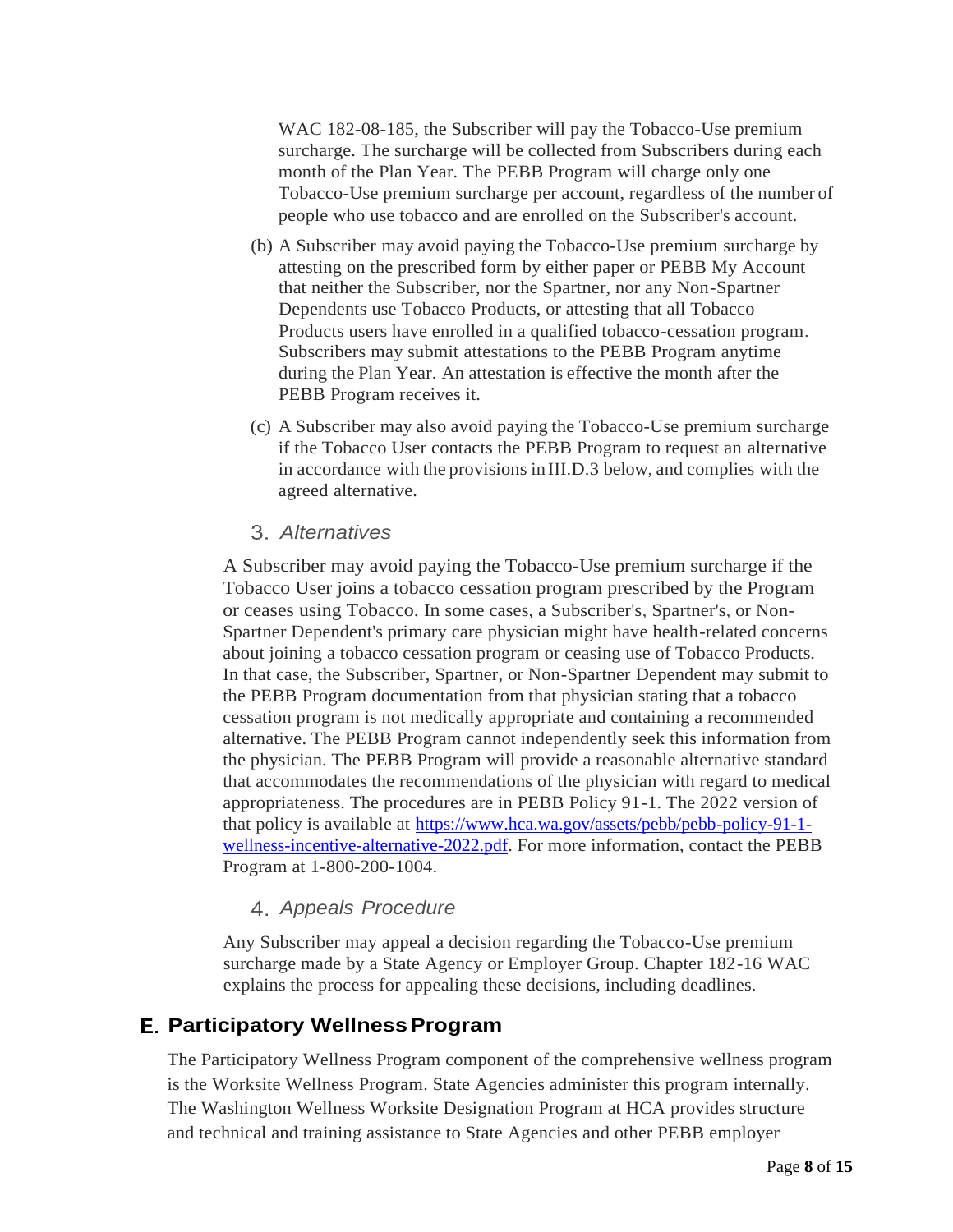<span id="page-8-0"></span>groups involved in developing a Worksite Wellness Program for employees.

### *Eligibility*

<span id="page-8-1"></span>Employees of the employing State Agency or employees eligible based on the respective State Agency's collective bargaining agreement can participate in the Worksite Wellness Program.

#### *Design Requirements*

- (a) The program must provide eligible employees a reasonable chance of improving health or preventing disease.
- (b) The program must be available to all similarly situated employees.
- (c) Eligible employees with disabilities must have equal access to program benefits and greater obligations cannot be imposed upon them in order to obtain equal benefits.
- (d) The program cannot be overly burdensome, cannot be a subterfuge for violating the ADA or other laws prohibiting employment discrimination, and cannot be highly suspect in the method chosen to promote health or prevent disease.
- (e) The program cannot conduct medical examinations ordisability-related inquiries.
- *Incentive Requirements*

<span id="page-8-2"></span>State Agencies and PEBB employer groups may develop their own requirements for earning Incentives, except that the requirements to earn the Incentive cannot be based on a participant's satisfaction of a standard related to a Health Factor and cannot require a participant to disclose results from medical exams or physical or mental capacity exams.

#### *Incentive Limit*

<span id="page-8-3"></span>Incentives under the program are subject to the limit described in PEBB Program Policy 91-3 that is available at [https://www.hca.wa.gov/assets/pebb/pebb-policy-91-3](https://www.hca.wa.gov/assets/pebb/pebb-policy-91-3-washington-wellness-worksite-program-incentive-2022.pdf) [washington-wellness-worksite-program-incentive-2022.pdf.](https://www.hca.wa.gov/assets/pebb/pebb-policy-91-3-washington-wellness-worksite-program-incentive-2022.pdf)

### *Alternatives*

State Agencies must provide reasonable accommodations (modifications or adjustments) to enable employees with disabilities to have equal benefits and privileges of employment, which includes participation in employee wellness programs. PEBB Policy 91-1 contains more information on requesting reasonable alternative.

# *Appeals*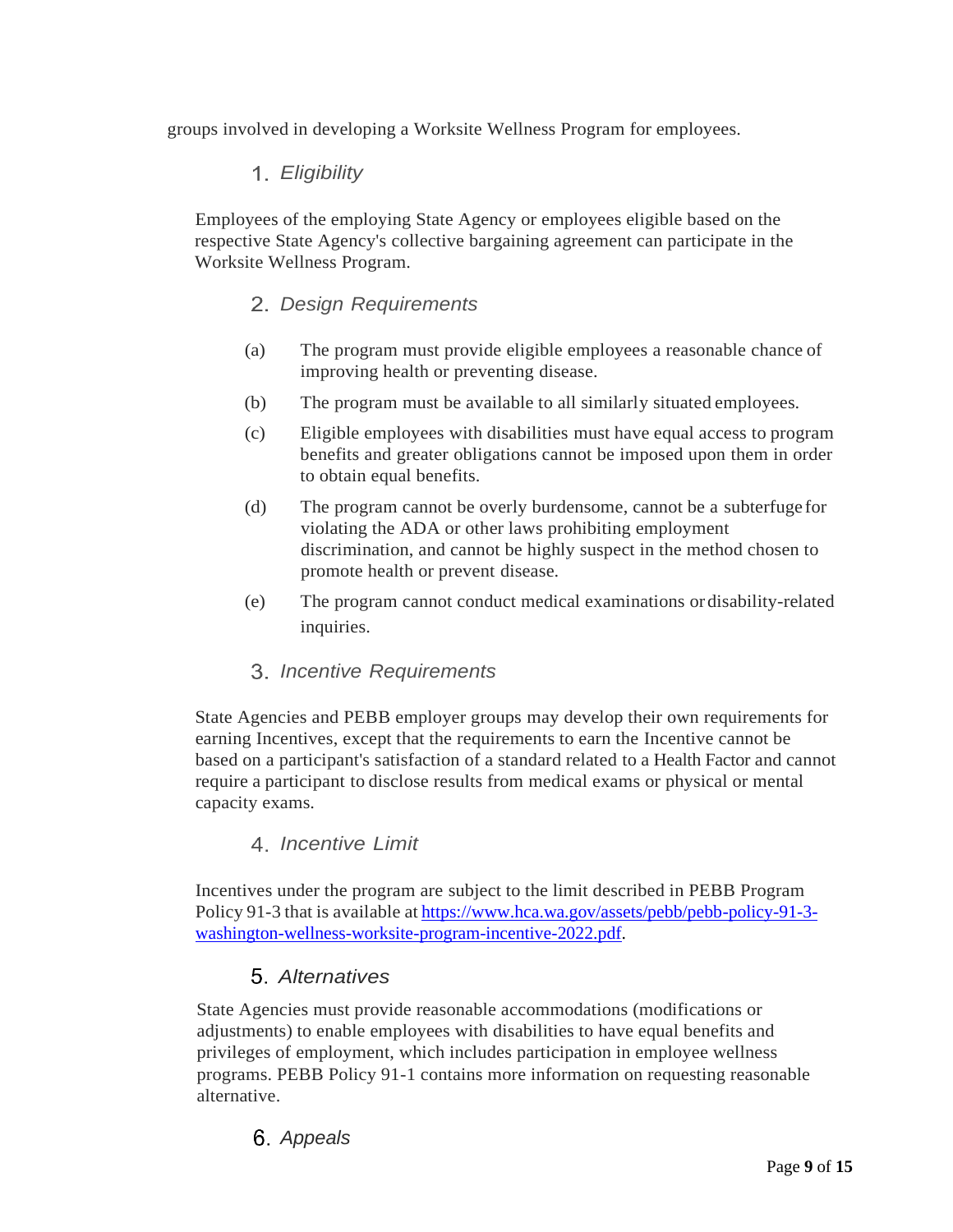Any eligible employee may appeal a decision regarding the Incentive by following the appeals process established by his or her employing State Agency.

#### *Worksite Wellness Incentives*

<span id="page-9-0"></span>PEBB Policy 91-3, that is available at [https://www.hca.wa.gov/assets/pebb/pebb-policy-](https://www.hca.wa.gov/assets/pebb/pebb-policy-91-3-washington-wellness-worksite-program-incentive-2022.pdf)[91-3-washington-wellness-worksite-program-incentive-2022.pdf,](https://www.hca.wa.gov/assets/pebb/pebb-policy-91-3-washington-wellness-worksite-program-incentive-2022.pdf) states the requirements and standards for worksite wellness Incentives.

#### <span id="page-9-1"></span>**Record-keeping and Administration**

The PEBB Program owns and will maintain all records related to the SmartHealth Program in accordance with appropriate state and federal laws, such as the Washington Public Records Act and HIPAA. Each State Agency owns and will maintain all records relating to the Worksite Wellness Program at that agency.

#### <span id="page-9-2"></span>**General Provisions**

#### **Headings**

The headings throughout this document are inserted for convenience of reference. They are not part of this Wellness Program. They do not indicate or control the meaning or construction of any provisions.

#### **Which Provisions Control**

If PEBB resolutions, PEBB program policies, state law or rule, or federal law or rule conflict with this document, those resolutions, policies, laws, and rules will control.

#### **No Contract of Employment**

Nothing contained in this document is intended as a contract or other arrangement between a Subscriber, Spartner, Non-Spartner Dependent, or other dependent of a Subscriber and a State Agency or Employer Group, guaranteeing employment or health benefits for any specific period. This document will not be construed as a guarantee of employment and does not amend or modify any employment or other agreements between a State Agency or Employer Group and a Subscriber, Spartner, Non-Spartner Dependent, or other dependent of a Subscriber whether entered before or after the effective date of the Wellness Program or this document.

#### <span id="page-9-3"></span>**No Contract of Continuous Coverage**

Nothing contained in this document is intended as a contract or other arrangement between the PEBB Program and a Subscriber, Spartner, Non-Spartner Dependent, or other dependent of a Subscriber receiving coverage for any specific period. Moreover, a Subscriber, Spartner, or Non-Spartner Dependent receiving continuation coverage (as defined in WAC 182-08- 015) must still comply with any governing provisions of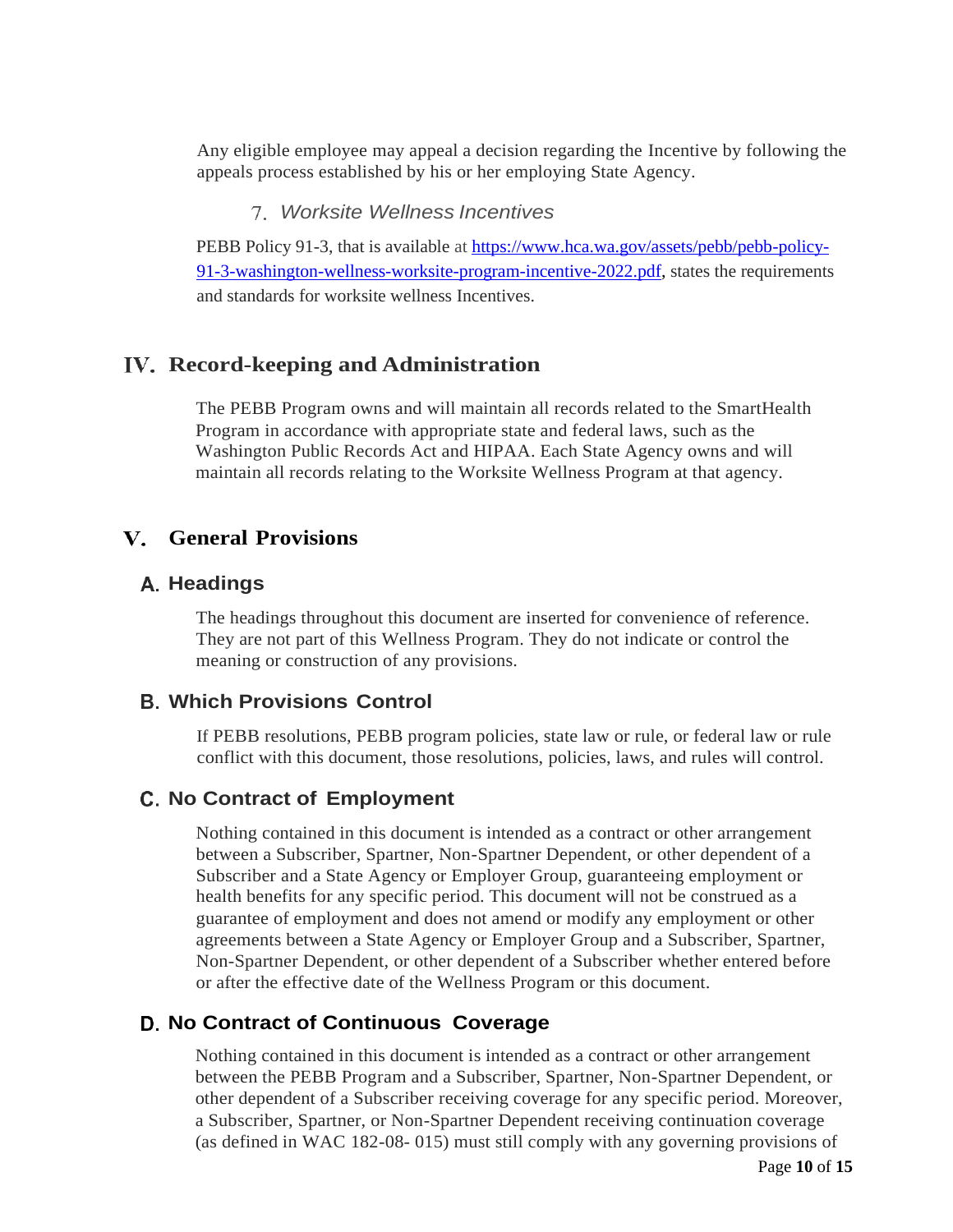state and federal law.

#### <span id="page-10-0"></span>**Amendment andTermination**

- 1. The continuation of this Wellness Program is dependent on funding from the Washington State Legislature. The value of any Incentives under the Wellness Program depends on funding from the Washington State Legislature. Only the Washington State Legislature may adjust the Incentive amounts under the Wellness Program.
- Without providing prior notice to PEBB members, either the PEBB or the Washington State Legislature may change the terms and conditions for receiving an Incentive under the Wellness Program.

### <span id="page-10-1"></span>**Governing Law**

This Wellness Program will be construed, administered, and enforced according to the laws and regulations of the state of Washington, to the extent not superseded by the Internal Revenue Code of 1986, the Public Health Service Act of 1944, HIPAA, ADA, other federal law, or any rules promulgated under these authorities.

### <span id="page-10-2"></span>**Reimbursement**

- If a Subscriber receives any Incentives improperly from the Administrator through the SmartHealth program, the Subscriber must promptly reimburse the PEBB Program for the improper Incentive.
- If a Subscriber believes he or she is entitled to an Incentive that was not provided, he or she may contact either the PEBB Program or the Administrator directly for assistance or appeal under chapter 182-16 WAC.
- If an eligible employee receives any Incentives improperly from the employing State Agency through the Worksite Wellness Program, the Subscriber must promptly reimburse the State Agency for the improper Incentive.

### <span id="page-10-3"></span>**Non-Assignability of Incentives**

Subscribers or eligible employees under the Worksite Wellness Program may not assign Incentives to other people. Any attempt to assign an Incentive will not be recognized, except to the extent required by law.

#### <span id="page-10-4"></span>**Severability**

If any court of appropriate jurisdiction declare any part of this document void, such declaration will have no effect on the remaining parts.

### <span id="page-10-5"></span>**Definitions**

Unless otherwise defined and unless the context clearly requires otherwise, capitalized terms appearing in this document have the following meanings, and singular forms and plural forms have corresponding meanings: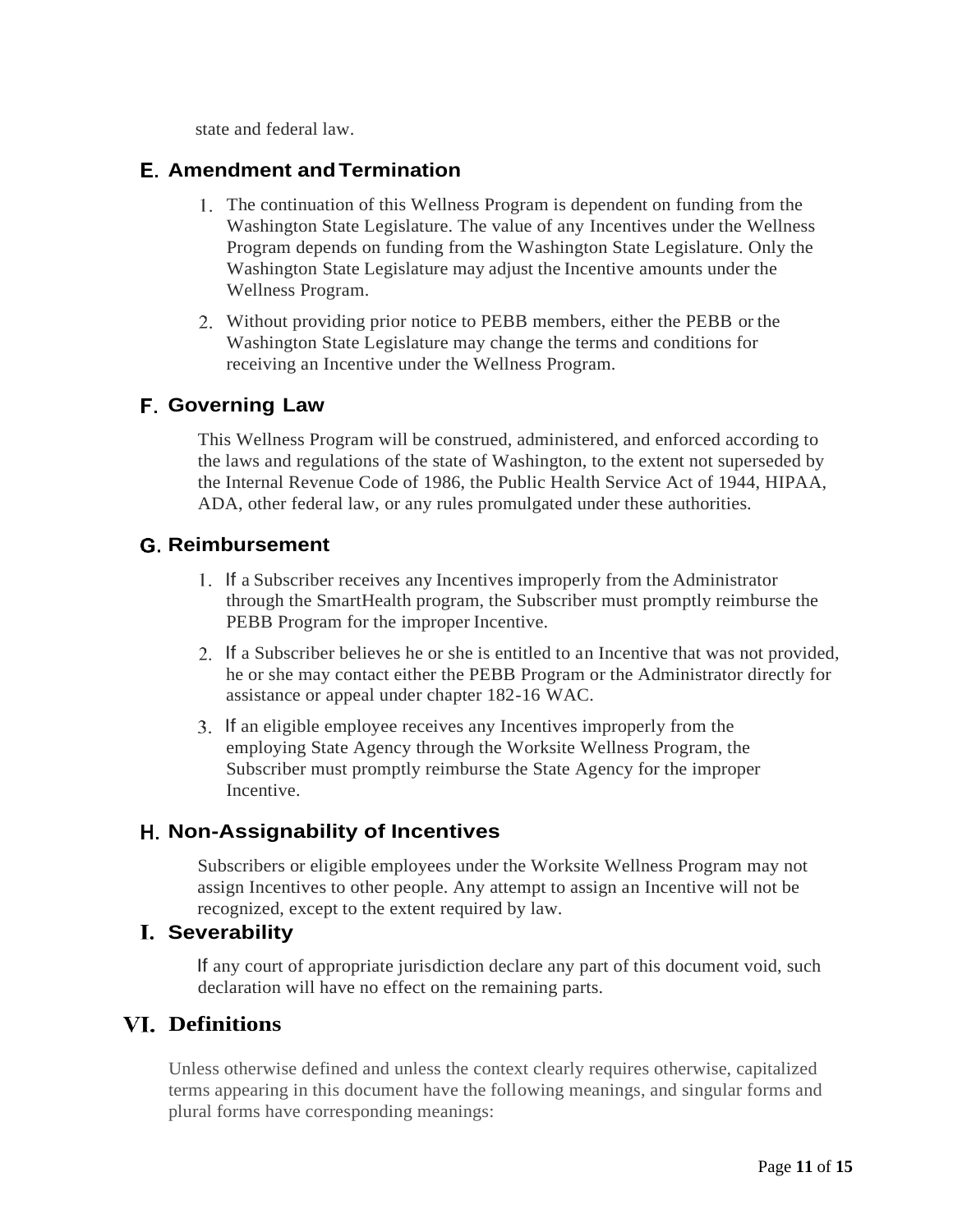# <span id="page-11-0"></span>**"Activity-Only Wellness Program"**

A Health-Contingent Wellness Program that requires Subscribers to perform or complete an activity related to a Health Factor in order to obtain an Incentive but does not require Subscribers to attain or maintain a specific health outcome.

# <span id="page-11-1"></span>**"ADA"**

The Americans with Disabilities Act of 1990 and regulations codified in 28 CFR parts 35 and 36.

# <span id="page-11-2"></span>**"Administrator"**

The entity that administers the SmartHealth wellness program and provides applicable Incentives to Subscribers under that program. The Administrator may be the PEBB Program or a third party contracted with the HCA to act as the Administrator.

# <span id="page-11-3"></span>**"COBRA"**

The Consolidated Omnibus Budget Reconciliation Act of 1985, as amended, and regulations under it.

# <span id="page-11-4"></span>**"Employer Group"**

An entity participating in PEBB insurance coverage under a contract as described in WAC 182-08-245.

# <span id="page-11-5"></span>**"Health and Wellness Steering Committee"**

The committee established by Washington gubernatorial Executive Order 13-06, signed October 30, 2013.

### <span id="page-11-6"></span>**"Health-Contingent Wellness Program"**

A program that requires an individual to satisfy a standard related to a Health Factor to obtain an Incentive, or that requires an individual to undertake more than a similarly situated individual based on a Health Factor in order to obtain the same Incentive. A Health-Contingent Wellness Program may be an Activity-Only Wellness Program or an Outcome-Based Wellness Program.

# <span id="page-11-7"></span>**"Health Factor"**

In relation to an individual, any of the following health-status-related factors: health status, medical condition (including both physical and mental illnesses), claims experience, receipt of health care, medical history, genetic information, evidence of insurability, or disability.

# <span id="page-11-8"></span>**"HIPAA"**

The Health Insurance Portability and Accountability Act of 1996, and regulations adopted under it.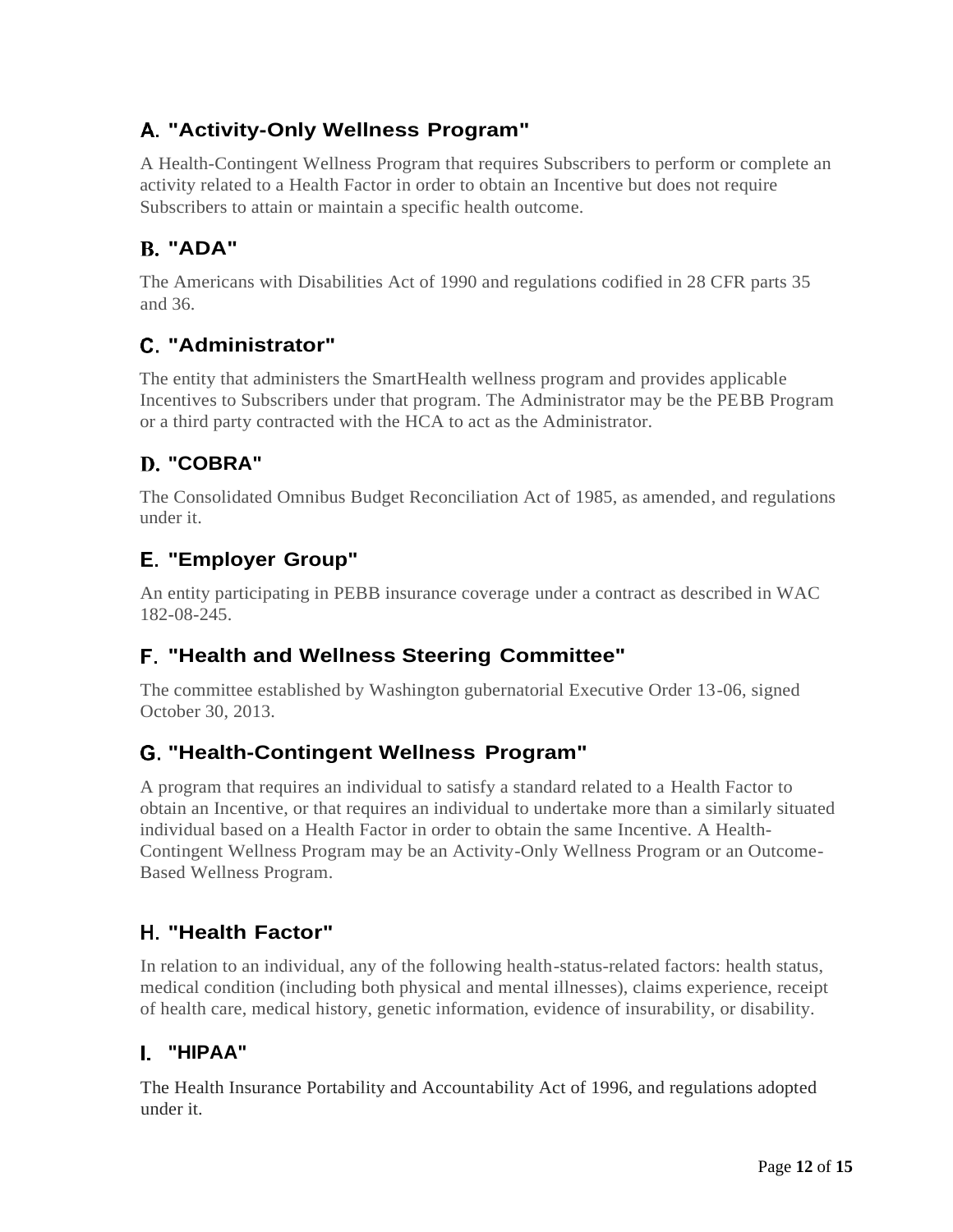### <span id="page-12-0"></span>**"Incentive"**

Premium discounts (such as avoiding paying the tobacco-use premium surcharge), rebates, or modification of otherwise applicable cost-sharing amounts (including copayments, deductibles, or coinsurance) so long as certain conditions are satisfied. Incentives may be cash or non-cash rewards (such as gift cards) and may be unrelated to a health plan or benefit. An incentive may take the form of obtaining a reward or avoiding a penalty. Incentives may be referred to as rewards in this document as well.

### <span id="page-12-1"></span>**"Medical Effective Date"**

The date the Subscriber's PEBB medical insurance coverage became effective.

## <span id="page-12-2"></span>**"Non-Spartner Dependent"**

A Subscriber's dependent who is enrolled in a PEBB medical plan as a dependent of the Subscriber, is not a Spartner, and is at least 13 years old.

### <span id="page-12-3"></span>**"Outcome-Based Wellness Program"**

A Health-Contingent Wellness Program that requires Subscribers to attain or maintain a specific health outcome in order to obtain an Incentive, or that requires Subscribers to comply with an educational program or activity related to the specific health outcome in order to obtain an Incentive.

# <span id="page-12-4"></span>**"Participatory Wellness Program"**

A wellness program that does not condition eligibility for an Incentive on a participant's satisfaction of a standard related to a Health Factor.

# <span id="page-12-5"></span>**"PEBB"**

The nine-member public employees' benefits board, appointed by the governor under chapter 41.05 RCW.

### <span id="page-12-6"></span>**"PEBB Program"**

The program within the HCA that administers insurance and other benefits for eligible employees (as defined in WAC 182-12-114), eligible retired and disabled employees (as defined in WAC 182- 12-171), eligible dependents (as defined in WAC 182-12-260), eligible surviving spouses, state registered domestic partners, and dependent children (as defined in WAC 182-12-250), and others as defined in RCW 41.05.011**.**

### <span id="page-12-7"></span>**"PEBB Wellness Program"**

The PEBB Program's non-discriminatory wellness program, as described in 45 C.F.R. §146.121, that contains both an Activity Only Wellness Program component known as SmartHealth, and an Outcome-Based Wellness Program component known as Tobacco-Use premium surcharge.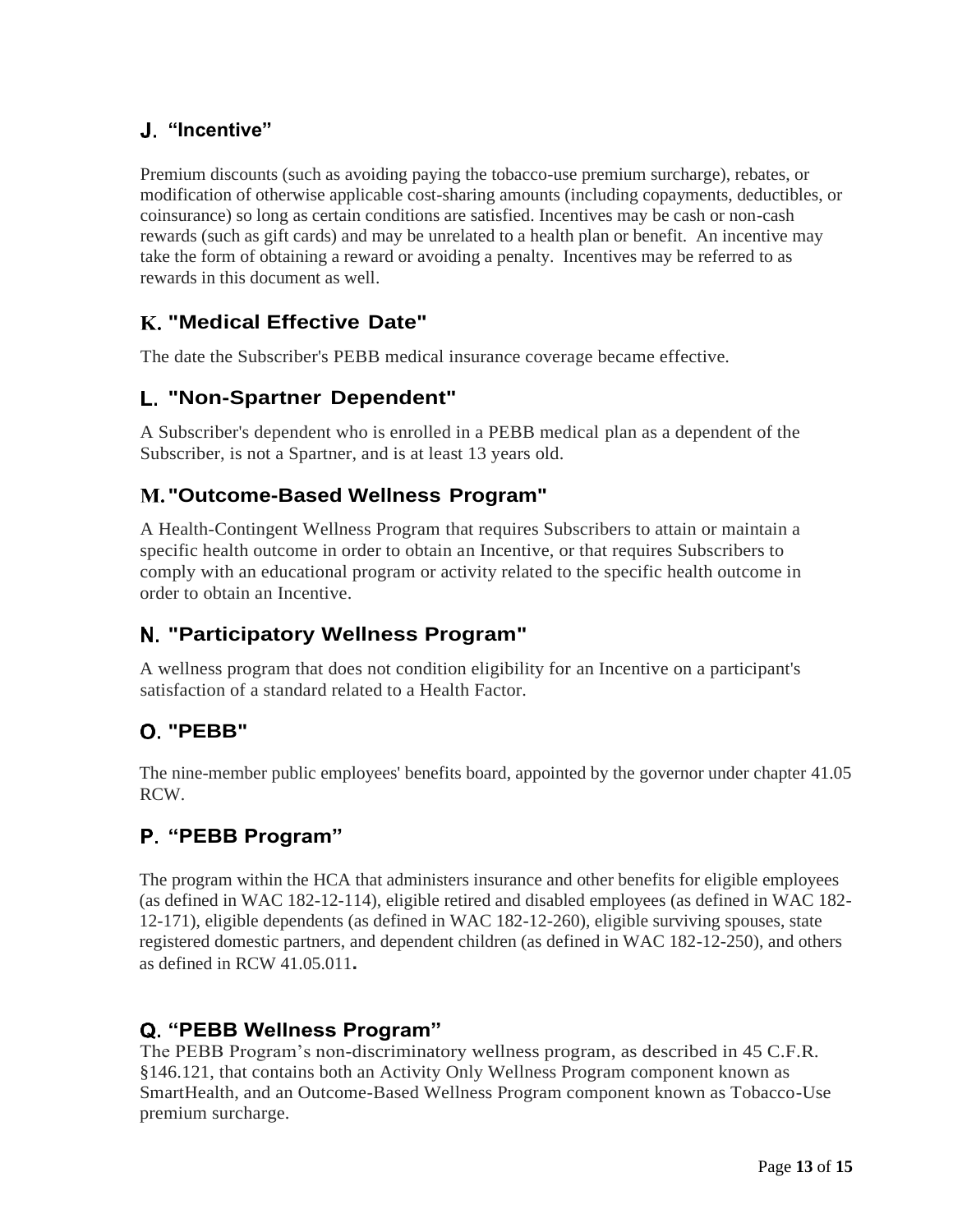## <span id="page-13-0"></span>**"Plan Year"**

The calendar year beginning January 1 and ending on December 31.

### <span id="page-13-1"></span>**"RCW"**

The Revised Code of Washington.

### <span id="page-13-2"></span>**"Spartner"**

A Subscriber's spouse or state-registered domestic partner who is enrolled as a dependent on the Subscriber's PEBB medical plan.

### <span id="page-13-3"></span>**"State Agency"**

An office, department, board, commission, institution, or other separate unit or division, however designated, of the Washington State government. It includes the Washington legislature and all its components, the executive branch, and all agencies and courts within the judicial branch, as well as state institutions of higher education.

## <span id="page-13-4"></span>**"Subscriber"**

Any PEBB Subscriber as defined in WAC 182-12-109.

### <span id="page-13-5"></span>**"Tobacco Product"**

Any product made with or derived from tobacco that is intended for human use, including any component, part, or accessory of a Tobacco Product. This includes, but is not limited to, cigars, cigarettes, pipe tobacco, chewing tobacco, and snuff. It does not include ecigarettes or United States Food and Drug Administration (FDA)-approved quitting aids.

### <span id="page-13-6"></span>**"Tobacco Use"**

Any use of Tobacco Products within the past two months. Tobacco use, however, does not include the religious or ceremonial use of tobacco.

### <span id="page-13-7"></span>**"WAC"**

The Washington Administrative Code.

### <span id="page-13-8"></span>**"Year"**

The calendar year from January 1 through December 31.